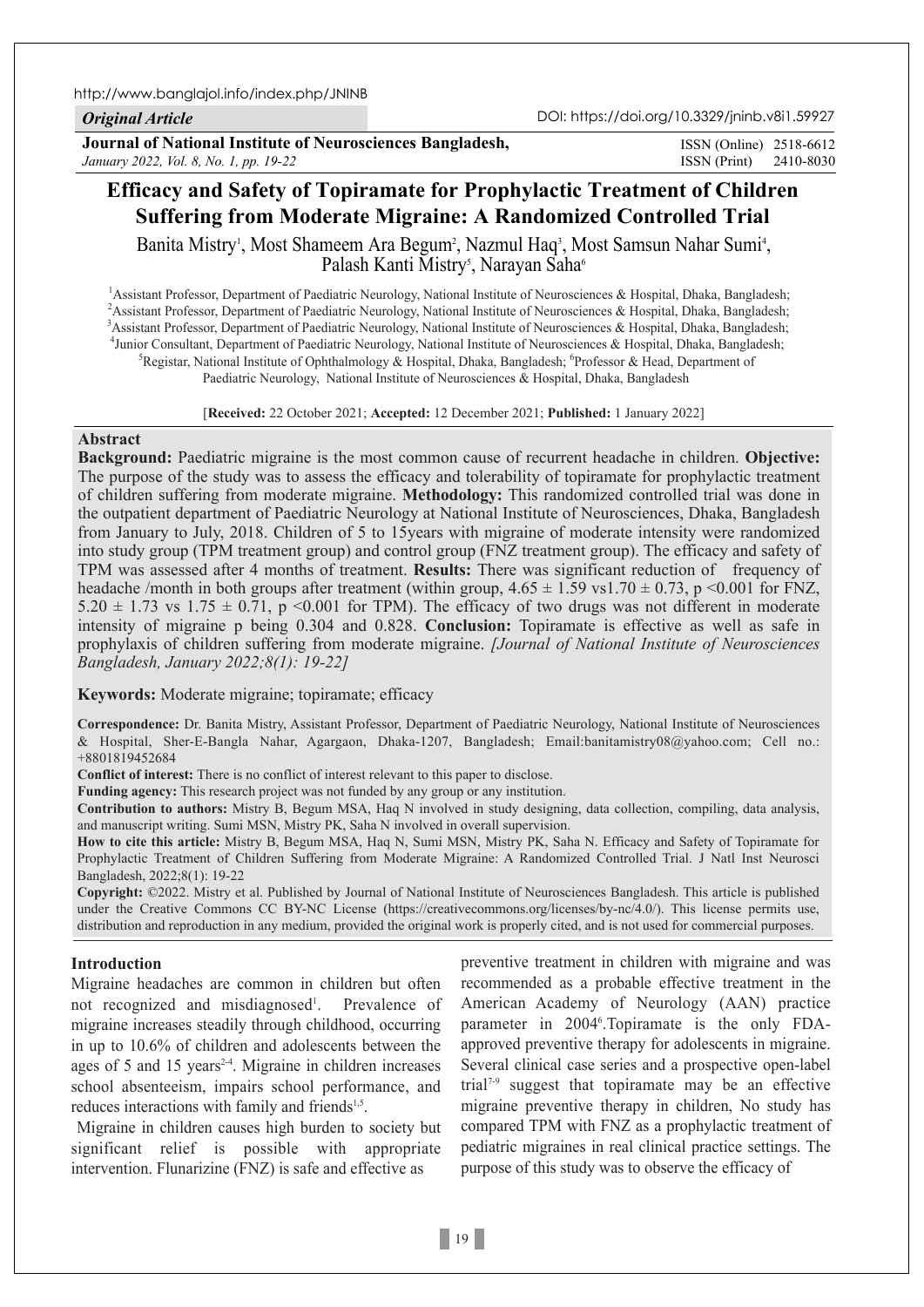topiramate and also perform a comparison of TPM (Topiramate) and FNZ (Flunarizine) in children with migraine from a single centre.

#### **Methodology**

**Study Settings and Population:** This randomized controlled trial was conducted at the outpatient Department of Paediatric Neurology in National Institute of Neurosciences, (NINS), Dhaka, Bangladesh from January to July, 2018 for a period of 6 months. 40 Children of 5 to 15 years who were diagnosed as Migraine with/without aura (ICHD-3 beta) with moderate intensity (PedMIDAS) and who had no history of taking any prophylactic drug for migraine, other type of recurrent headache who were intended to be enrolled were randomized either as Intervention group (TPM treatment group) and Control (FNZ treatment group). Prior to beginning of the study, the research protocol was accepted by ethical review committee of NINS & H (ERC: NINS letter number: 34) and informed written consent was taken from parents.

**Randomization and Blinding:** Randomization of study children were done among moderate Migraine with/ without aura by lottery method i.e. the mother or father of each child was given a chance to pick up an opaque brown colored envelope containing the name of the drug from groups of 10 envelops, 5 envelopes containing the name of TPM and another 5 containing the name of FNZ. Once the first set of envelope was

exhausted after picking up by parents, a second set was introduced. In this way enrollment was continued till desired sample size of 40 was achieved. The allocation concealment was done by opaque sealed envelope, so that both the treating physician and the parents of the children will remain blinded to the group of allocation. Allocation: Initially Intervention group received TPM 25 mg and Control group received FNZ 5 mg at night. Patients were assessed at 1 month if response was not satisfactory, then TPM was increased to 50 mg/d in two divided doses and FNZ was increased to 10mg at night. Follow up and Outcomes Measures: Follow up was done at 1, 2 and 4 month of starting treatment. Primary end point of the study was 4 months after starting of treatment to find out the efficacy and safety of both TPM and FNZ. Side effects of drugs were also recorded. Headache diary was maintained throughout the study period. Tolerability of the drugs and its adverse effects were evaluated by means of parental interview at each visit including dizziness, weight gain, anorexia, weight loss, fatigue, somonolence, memory/language dysfunction, abnormal vision, paresthesia, abnormal pain, constipation. Patients enlisted into the study were treated and followed up even after the study period at OPD of NINS as part of routine follow up like other general patients.

**Statistical analysis:** Statistical analysis of the study was done by using the Statistical Package for Social Science (SPSS) version 22.0. The result was presented in tables, figures and diagrams. Confidence interval was



Figure I: Algorithm of the Randomized Controlled Trial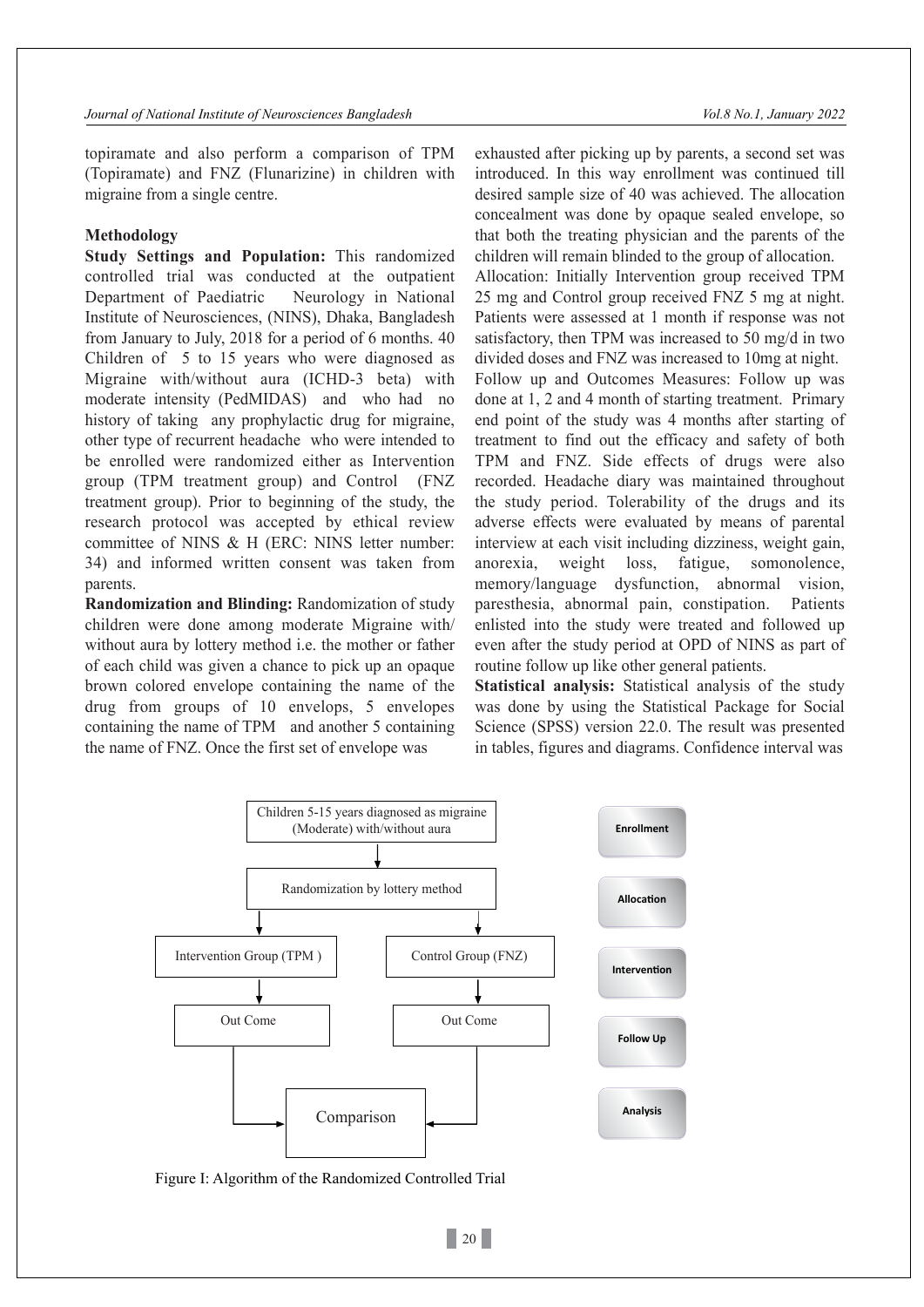considered at 95% level. The qualitative data was expressed as frequency and percentage and the quantitative data was expressed as mean with standard deviation. Chi-square test and Fisher's Exact test was performed to compare between qualitative variables Probability value less than 0.05 was taken as statistically significant.

## **Results**

A total of 40 children were included in the study. There was no significant difference between groups in terms of age and sex. There were more children in 10-14 years age group (60-85%) in both the groups (Table 1).

Table 1: Demographic Characteristics among Intervention group (TPM) And Control group (FNZ) Having Moderate Migraine (n=40)

| <b>Variables</b>       | <b>Intervention</b> | Control          | P value   |
|------------------------|---------------------|------------------|-----------|
|                        | Group               | Group            |           |
| <b>Age Group</b>       |                     |                  |           |
| $\cdot$ 5 to 10 Years  | $3(15.0\%)$         | $8(40.0\%)$      |           |
| $\cdot$ 10 to 14 Years | 17 (85.0%)          | $12(60.0\%)$     |           |
| $Mean \pm SD$          | $11.35 \pm 1.81$    | $10.53 \pm 1.94$ | $**0.173$ |
| Gender                 |                     |                  |           |
| $\bullet$ Male         | $11(55.0\%)$        | $8(40.0\%)$      | $**0.342$ |
| $\bullet$ Female       | $9(45.0\%)$         | $12(60.0\%)$     |           |
| Age of onset of        | $8.55 \pm 1.74$     | $9.60 \pm 1.54$  | $*0.051$  |
| migraine (years)       |                     |                  |           |
| Age at diagnosis       | $11.35 \pm 1.81$    | $10.53 \pm 1.94$ | $*0.173$  |
| (years)                |                     |                  |           |
| Age at treatment       | $11.35 \pm 1.81$    | $10.53 \pm 1.94$ | $*0.173$  |
| (years)                |                     |                  |           |

\*Unpaired t test was performed to see the level of significance; \*\*Chi-square was done to measure the level of significance

Significant reduction of post-treatment frequency of headache /month in both groups within group, 4.65  $\pm$ 1.59 vs1.70 $\pm$ 0.73, p < 0.001 for FNZ, 5.20  $\pm$  1.73 vs  $1.75 \pm 0.71$ , p < 0.001 for TPM but inter group analysis demonstrated no significant difference in the two treatment groups(p being 0.304 and 0.828)which pointout both drugs were equally effective (Table 2).

Table 2: Comparison of Pre and Post Treatment Frequency of Headache among Intervention group (TPM) And Control group (FNZ)

| <b>Frequency of</b>    | Intervention                          | Control      | P value |
|------------------------|---------------------------------------|--------------|---------|
| <b>Headache</b> /Month | Group                                 | Group        |         |
| Pre treatment          | $5.20 \pm 1.73$ $4.65 \pm 1.59$ 0.304 |              |         |
| Post treatment         | $1.75 \pm 0.71$ $1.70 \pm 0.73$       |              | 0.828   |
| P value                | < 0.001                               | $\leq 0.001$ |         |

Unpaired t test was performed to see the level of significance

After treatment severity of migraine decreased but there was no significant difference between intergroup (Table 3).

| Table 3: PEDMIDAS Score among Intervention group |  |  |
|--------------------------------------------------|--|--|
| (TPM) And Control group (FNZ)                    |  |  |

| <b>PEDMIDAS</b> | <b>Intervention</b>   | Control               | P value |
|-----------------|-----------------------|-----------------------|---------|
| Score           | Group                 | Group                 |         |
| Base score      | $39.00 \pm 3.86$      | 39.20±3.88            | 0.869   |
|                 | (32 to 48)            | $(32 \text{ to } 48)$ |         |
| 1 month         | $23.75 \pm 5.15$      | $27.8 \pm 5.55$       | 0.118   |
|                 | (16 <sub>to</sub> 32) | (18 <sub>to</sub> 36) |         |
| 2 month         | $25.30 \pm 5.877$     | $15.65 \pm 5.29$      | 0.122   |
|                 | (16t <sub>0</sub> 36) | (8 to 26)             |         |
| 4 month         | $11.15 \pm 6.12$      | $12.50\pm 6.31$       | 0.672   |
|                 | (4 <sub>to22</sub> )  | (5to30)               |         |

Unpaired t test was performed to see the level of significance

Adverse events were present in 5.0% in FNZ group and 10% in TPM in moderate migraine. Adverse events were not significantly differing between the groups (Table 4).

Table 4: Adverse Events of Drugs among Intervention Group And Control Group

| <b>Adverse</b>  | <b>Intervention</b> | Control    | P value |
|-----------------|---------------------|------------|---------|
| Events          | Group               | Group      |         |
| Weight loss     | $1(5.0\%)$          | $0(0.0\%)$ | 0.387   |
| Fatigue         | $0(0.0\%)$          | $1(5.0\%)$ |         |
| Abnormal vision | $1(5.0\%)$          | $0(0.0\%)$ |         |

Chi-square test was done to measure the level of significance

#### **Discussion**

Mean age of study population was  $10.53\pm1.94$  years for FNZ and  $11.35\pm1.81$  years for TPM. In this study, the comparison of TPM and FNZ for migraine prophylaxis in paediatric patients revealed that the efficacy of TPM were not different from those of FNZ. Responder rates was 80.0% for both drugs in moderate which was similar to a previous study that evaluated drug efficacy and showed responder rates of 81.0% for FNZ and 80.0% for TPM<sup>10</sup>. It was also reported in a recent study in adult patients that responder rates of 66.7% in the FNZ group and 72.7% in the TPM group for prophylaxis of migraines<sup>11</sup>. But this findings does not correlate with the Childhood and Adolescent Migraine Prevention (CHAMP) trial which showed no significant difference in the efficacy between the prescription drugs and placebo group which was 52.0% for amitriptyline vs 55.0% for topiramate vs 61.0% for placebo group<sup>12</sup>. Dissimilarity may be due to the